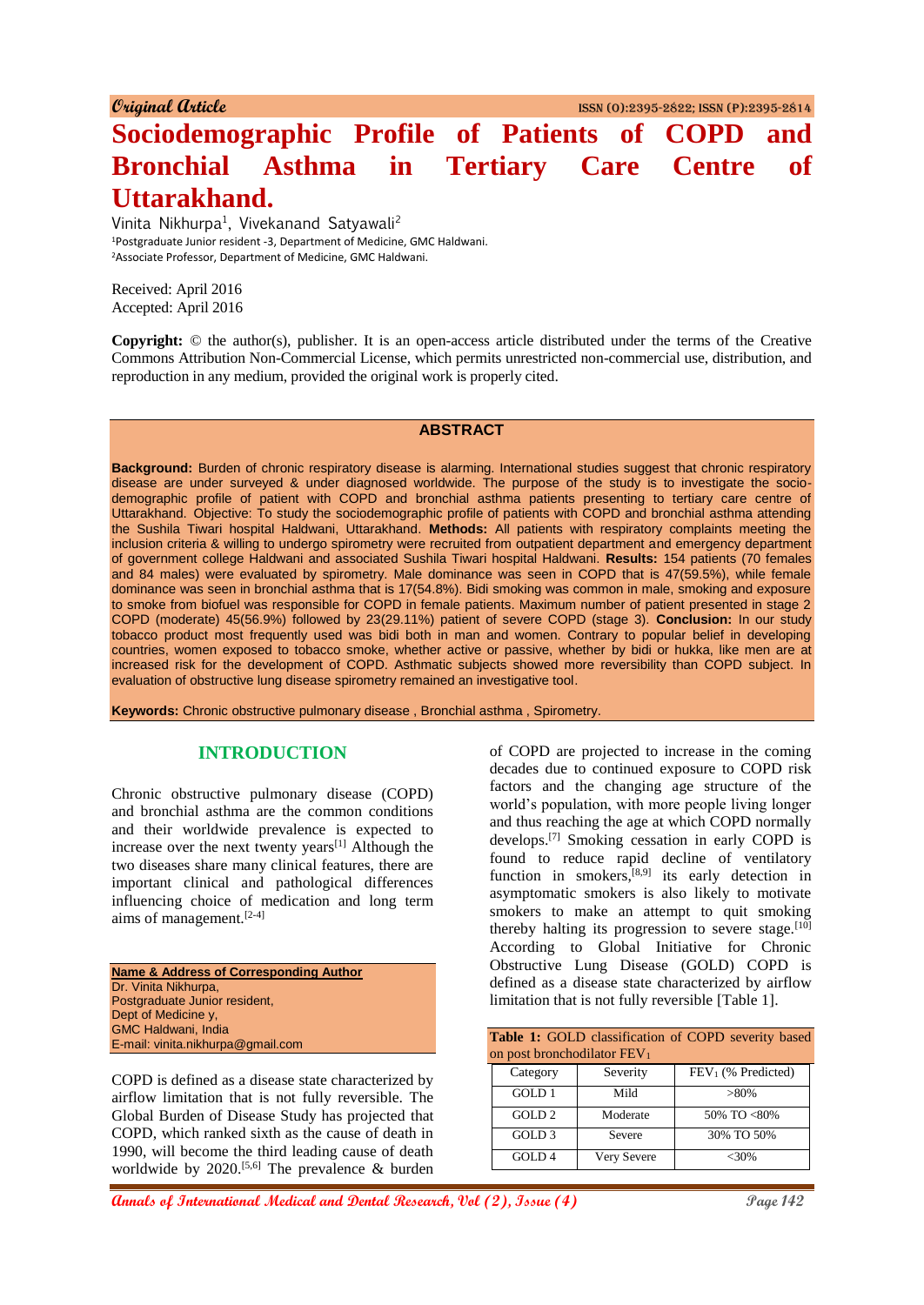Bronchial asthma is a chronic inflammatory disorder of airways characterized by variable and recurring symptoms, airflow obstruction, bronchial hyperresponsiveness and underlying inflammation. The degree of reversibility following bronchodilator administration has played a pivotal role in the evaluation of obstructive lung disease, thereby influencing drug choice and patterns of care.<sup>[11]</sup> As per Global initiative for Asthma Guidelines (GINA), to establish the diagnosis of asthma,

spirometry was the preferred method of measuring airflow limitation & its reversibility to establish the diagnosis of asthma. American Thoracic Society define positive bronchodilator response as an

increase in  $FEV_1 > 12$  % of baseline  $FEV_1$  &/or FVC >200 ml after administration of a bronchodilator indicates reversible airflow limitation, consistent with feature bronchial asthma. Apart from the  $FEV_1$  & FVC, Peak Expiratory flow (PEF) measurement is an important aid in both diagnosis & monitoring of asthma. An improvement of >20% of the prebronchodilator PEF, after inhalation of a bronchodilator, or diurnal variation in PEF, after inhalation of bronchodilator, or diurnal variation in PEF of more than 20% (with twice daily readings, more than 10% for more than one or two weeks ) suggested a diagnosis of asthma [Table 2].

| <b>Table 2:</b> Classification of Bronchial Asthma on the Basis of FEV <sub>1</sub> , PEF, PEF Variability |                                                               |                                                                                               |                           |  |  |
|------------------------------------------------------------------------------------------------------------|---------------------------------------------------------------|-----------------------------------------------------------------------------------------------|---------------------------|--|--|
| Category                                                                                                   | <b>Lung Function</b>                                          | <b>Daytime Symptoms</b>                                                                       | <b>Nighttime Symptoms</b> |  |  |
| <b>Severe Persistent</b>                                                                                   | FEV <sub>1</sub> or PEF<60% Predicted<br>PEF variability>30%  | Continual symptoms<br>Limited physical activity<br>Frequent exacerbation                      | Frequent                  |  |  |
| Moderate persistent                                                                                        | $FEV1$ or $PEF>60\%$<br><80% Predicted<br>PEF variability>30% | Daily symptoms<br>Daily use of inhaled drugs<br>Exacerbations>2 times /week,<br>may last days | $>5$ months               |  |  |
| Mild persistent                                                                                            | $FEV1$ or $PEF > 80\%$ Predicted<br>PEF variability<br>20-30% | Symptoms 3-6 times/week<br>Exacerbations may affect<br>activity.                              | $3-4$ times / month       |  |  |
| Mild intermittent                                                                                          | FEV <sub>1</sub> or PEF>80% Predicted<br>PEF variability<20%  | Symptoms <2 times /week<br>Asymptomatic & normal PEF<br>between exacerbations.                | $<$ 2 times /week         |  |  |

The present study comprises the sociodemographic profile of patients with COPD and bronchial asthma, and its association with various risk factors. Spirometry is a simple and accurate tool to assess airflow obstruction. In hilly state of Uttarakhand, there has been no such valid spirometry based study done previously.

**Aim and Objective:** To know socio-demographic profile of patient with COPD and bronchial asthma, in tertiary care centre of Uttarakhand.

# **MATERIALS AND METHODS**

**Type of Study**-Prospective descriptive study **Duration of Study-**November 2013 to October 2015(2 years)

#### **Method of Data Collection-**

154- Patients of age >15 years presenting with respiratory symptoms suggestive of COPD or bronchial asthma were selected from the Outpatient department and emergency of Dr Sushila Tiwari hospital, Government Medical College Haldwani, Nainital, Uttarakhand. A pre-designed questionnaire was used to obtain a data, which incorporated personal information (age, sex, address, and clinical profile), history of treatment and associated risk factors. A detailed clinical history and examination was performed and

findings recorded. After taking consent these patients were subjected to spirometry. All bronchodilators were withdrawn prior to spirometry. Spirometry was performed in accordance to American thoracic society guidelines. A baseline and post bronchodilator pulmonary function test (PFT) taken.

On the basis spirometric finding, these patients were classified as COPD, bronchial asthma, and normal group.

Inclusion criteria for COPD was smoking history  $>10$  pack years associated with cough & sputum production, exposure to biomass fuel or pollution associated with cough, sputum production, breathlessness. Inclusion criteria for bronchial asthma were nonsmoker with history of atopy, rhinitis, eczema, seasonal variation of symptoms, recurrent episodes of wheezing, breathlessness, chest tightness, coughing particularly at night or in early morning.

Patients having present or past history of tuberculosis, poor LV function, cardiac disease, valvular heart disease, and interstitial lung disease were excluded from the study.

#### **Data Analysis:**

Results are presented as mean  $\pm$  standard error of mean.

A p value of  $< 0.05$  was considered significant.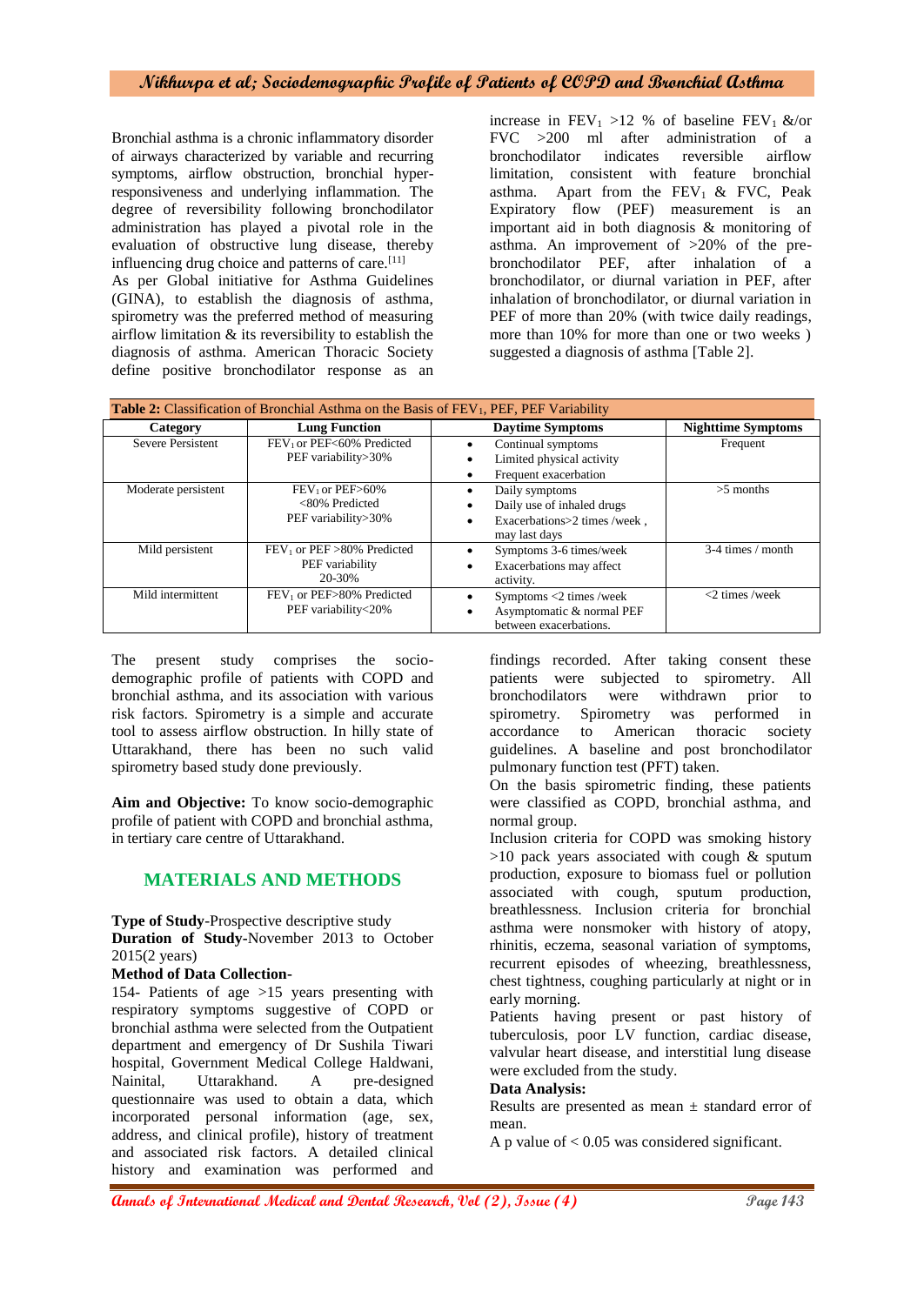Descriptive group data were compared using the unpaired student t-test.

Differences among the groups were evaluated using independent student t-test.

## **RESULTS**

#### **Results:**

**1. Number of patients:** Total 154 patients were selected for study, out of which 79(51.3%) COPD, 31(20.1%) Asthma patient were further evaluated. 44 (28.6%) patient were found to be normal [Table 3, Figure 1].

| <b>Table 3:</b> Number of patients (n) |                                                            |              |      |       |  |  |
|----------------------------------------|------------------------------------------------------------|--------------|------|-------|--|--|
| <b>Number</b><br>of patients           |                                                            | <b>Total</b> |      |       |  |  |
|                                        | <b>COPD</b><br><b>Bronchial</b><br><b>Normal</b><br>Asthma |              |      |       |  |  |
|                                        |                                                            | 79           | 31   | 154   |  |  |
| $\frac{0}{0}$                          | 28.6                                                       | 51.3         | 20.1 | 100.0 |  |  |

**2. Sex Distribution:** There was a male preponderance with 47(59.50%) patients being male and 32(40.50%) females in COPD group. While in Asthma group a female preponderance was observed with 17(54.80%) being female and 14(45.20%) male. In Normal group, male preponderance with 23(52.30%) patient being male and 21(47.7%) female [Table 4, Figure 2].



**3. Age:** Patients were divided into 4 age groups according to their age. In COPD group the youngest patient was of 35 year and the oldest was 81 year. In Bronchial asthma group youngest was of 16 year and the oldest was 70 year. Maximum number of patients was seen in 41-60 years age group having 58(73.4%) patients in COPD group. The mean age in COPD group was  $56.13(\pm 8.76)$ . In asthma group the mean age was  $37.88(\pm 11.57)$ . In Normal group the mean age of patient was 43.96(±17.35) [Table 5, Figure 3].

| <b>Table 4:</b> Sex distribution. |                     |               |                                 |           |            |  |  |
|-----------------------------------|---------------------|---------------|---------------------------------|-----------|------------|--|--|
| Sex                               | <b>Number</b>       |               | Diagnosis                       |           |            |  |  |
|                                   | $\frac{0}{0}$       | <b>Normal</b> | COPD<br><b>Bronchial Asthma</b> |           |            |  |  |
| Female                            | $n\frac{\omega}{6}$ | 21(47.7%)     | 32(40.5%)                       | 17(54.8%) | 70(47.66%) |  |  |
| Male                              | $n\left(\%\right)$  | 23(52.3%)     | 47(59.5%)                       | 14(45.2%) | 84(54.5%)  |  |  |
| <b>Total</b>                      | $n\frac{6}{6}$      | 44(100.0)     | 79(100.0)                       | 31(100.0) | 154(100.0) |  |  |

| <b>Table 5:</b> Distribution of age. |               |              |               |             |  |  |  |
|--------------------------------------|---------------|--------------|---------------|-------------|--|--|--|
| <b>Age Group</b>                     |               | <b>Total</b> |               |             |  |  |  |
|                                      | <b>Normal</b> | <b>COPD</b>  | Asthma        |             |  |  |  |
| $<$ 20 Year                          | $0(0\%)$      | $0(0\%)$     | $3(9.7\%)$    | $3(1.9\%)$  |  |  |  |
| 20-39 Year                           | $31(70.5\%)$  | $1(1.2\%)$   | 13(41.9%)     | 45(29.3%)   |  |  |  |
| 40-59 Year                           | $11(25.0\%)$  | 58(73.4%)    | 10(32.3%)     | 79(51.3%)   |  |  |  |
| $>60$ Year                           | $2(4.5\%)$    | $20(25.4\%)$ | $5(16.1\%)$   | 27(17.5%)   |  |  |  |
| <b>Total</b>                         | 44(100.0%)    | 79(100.0%)   | $31(100.0\%)$ | 154(100.0%) |  |  |  |



**Figure 2:** Gender wise distribution.



**Annals of International Medical and Dental Research, Vol (2), Issue (4)** Page 144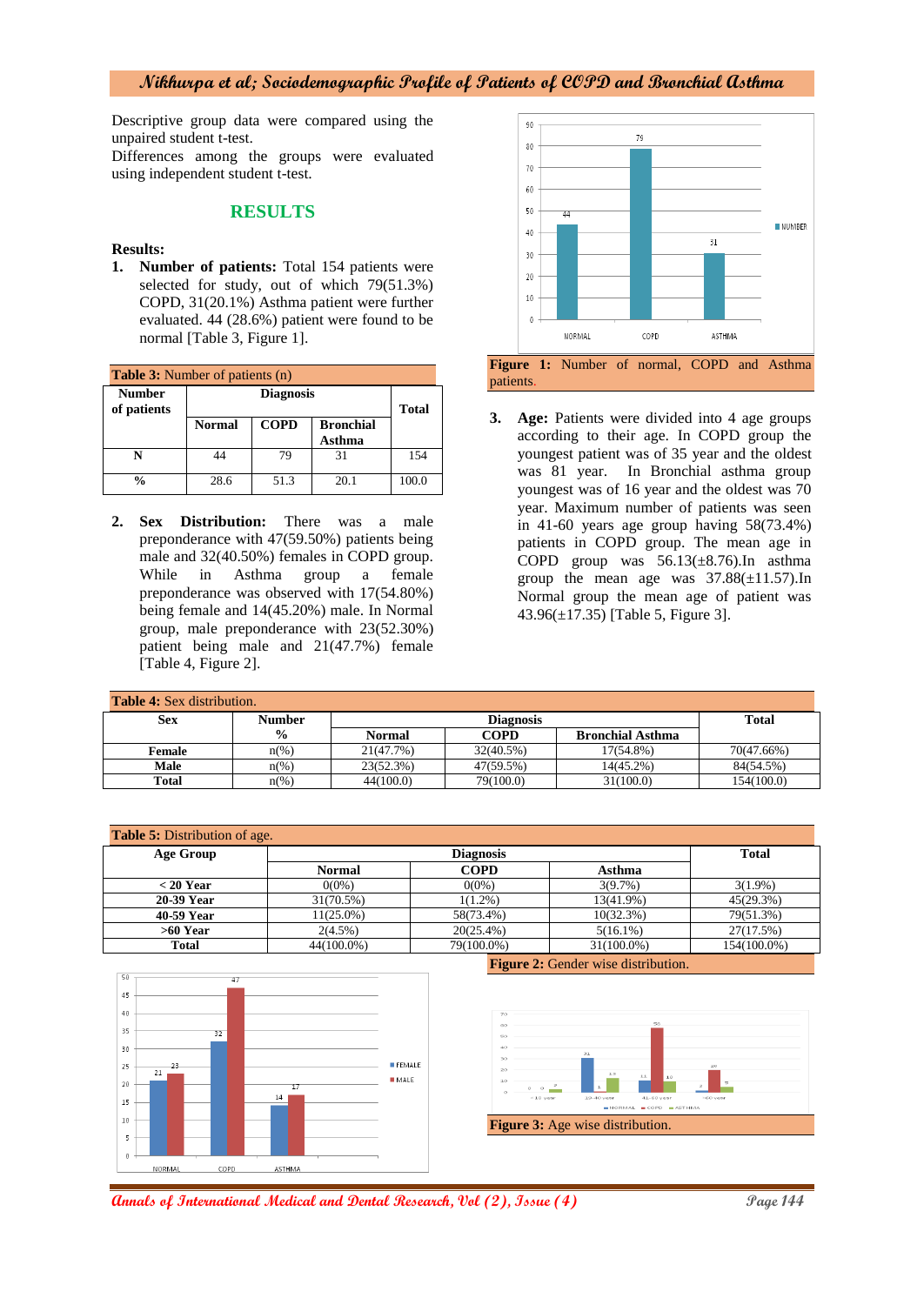**4. Weight, Height and Body Mass Index (BMI):**  The mean height and weight in COPD group was 159.03 cm (±8.45) and 55.81 kg (±13.70) respectively. Mean BMI in COPD group was 21.97 kg/m2  $(\pm 4.7)$ . In Asthma group mean height, weight and BMI was 157.67 cm (±11.66), 59.35 kg  $(\pm 13.89)$  and 23.98 kg/m2  $(\pm 5.7)$  respectively. In Normal group mean height, weight and BMI was 160.65 cm ( $\pm$ 9.97), 63.52 kg ( $\pm$ 11.54) and 24.69 kg/m2 ( $\pm$ 4.4) respectively [Table 6].

| Table 6: Height, Weight and BMI of COPD and Asthma patients.                           |               |              |         |  |  |
|----------------------------------------------------------------------------------------|---------------|--------------|---------|--|--|
| <b>Bronchial</b><br><b>Measure-</b><br><b>COPD</b><br><b>Normal</b><br>Asthma<br>ments |               |              |         |  |  |
| Height                                                                                 | 157.67        | 159.03       | 160.65  |  |  |
| (cm)                                                                                   | $(\pm 11.66)$ | $(\pm 8.45)$ | $+9.97$ |  |  |

| Weight  | 59.35         | 55.81         | 63.52         |
|---------|---------------|---------------|---------------|
| (kg)    | $(\pm 13.89)$ | $(\pm 13.70)$ | $(\pm 11.54)$ |
| BMI     | 23.98         | 21.97         | 24.69         |
| (kg/m2) | $(\pm 5.7)$   | $(\pm 4.7)$   | $(\pm 4.4)$   |

**5. Symptoms:** Shortness of breath was the most common symptom seen in 100% cases. Second most common symptom observed was cough, seen in 66(83.54%), 26(83.87%), 29(65.90%) patients of COPD, Asthma and Normal group respectively. 22(27.84%), 3(3.79%) and 3(3.79%) patients had fever, pain abdomen and chest tightness respectively in COPD group. 8(25.8%), 9(29.03%) patients has fever and chest-tightness respectively in Asthma group [Table 7, Figure 5].

| <b>Table 7:</b> Number of patients with symptoms of Bronchial Asthma, COPD.                  |      |              |            |            |  |  |  |
|----------------------------------------------------------------------------------------------|------|--------------|------------|------------|--|--|--|
| <b>Bronchial asthma</b><br><b>COPD</b><br>Number $(\% )$<br><b>Normal</b><br><b>Symptoms</b> |      |              |            |            |  |  |  |
| <b>Shortness of breath</b>                                                                   | n(%) | $31(100\%)$  | 79(100%)   | 44(100%)   |  |  |  |
| Fever                                                                                        | n(%) | $8(25.8\%)$  | 22(27.84%) | 11(25%)    |  |  |  |
| Cough                                                                                        | n(%) | 26(83.87%)   | 66(83.54%) | 29(65.90%) |  |  |  |
| Pain abdomen                                                                                 | n(%) | 0(0)         | 3(3.79%)   | 0(0)       |  |  |  |
| <b>Chest tightness</b>                                                                       | n(%) | $9(29.03\%)$ | 3(3.79%)   | 0(0)       |  |  |  |



**6. Signs :** Rhonchi was most common sign observed, being 45(56.96%)male and 31(39.24%)female in COPD group and 15(48.38%) female and 11(35.48%) male in Asthma group. Crackles were present in 7(8.8%) and 01(3.22%) patient both male and female in COPD and Asthma group respectively. 8(10.12%) male patients in COPD group had clubbing (1.2%) patient had hepatomegaly and 1(1.2%) patient had edema in COPD group respectively [Table 8, Figure 6].

| <b>Table 8:</b> Signs of Asthmatic and COPD patients. |                         |              |            |              |  |  |  |
|-------------------------------------------------------|-------------------------|--------------|------------|--------------|--|--|--|
| <b>Sign</b>                                           | <b>Bronchial Asthma</b> |              |            | <b>COPD</b>  |  |  |  |
|                                                       |                         |              |            |              |  |  |  |
| Rhonchi                                               | 15(48.38%)              | 11(35.48%)   | 31(39.24%) | 45(56.96%)   |  |  |  |
| <b>Crackles</b>                                       | $01(3.22\%)$            | $01(3.22\%)$ | $7(8.8\%)$ | $7(8.8\%)$   |  |  |  |
| <b>Hepatomegaly</b>                                   |                         |              |            | $1(1.2\%)$   |  |  |  |
| <b>Clubbing</b>                                       |                         |              |            | $8(10.12\%)$ |  |  |  |
| <b>Edema</b>                                          |                         |              |            | $1(1.2\%)$   |  |  |  |



- **7. Radiological Features:** Hyperinflation was most common radiological finding observed in 31(39.24%) male and 15(18.98%) female in COPD group, 4(12.90%) female and 5 male (16.12%) in Asthma group. Prominent bronchovascular marking was seen in 11(13.92%) female and 6(7.95%) male in COPD group, 6(19.35%) female and 2(6.45%) male in Asthma group. In 73 patients, chest radiograph was normal [Table 9].
- **8. Smoking pattern:** Overall, 57(72.15%) patients in COPD group and 6(13.63%) patients in normal group were smoker. Among COPD patient, 42(89.36%) male patients and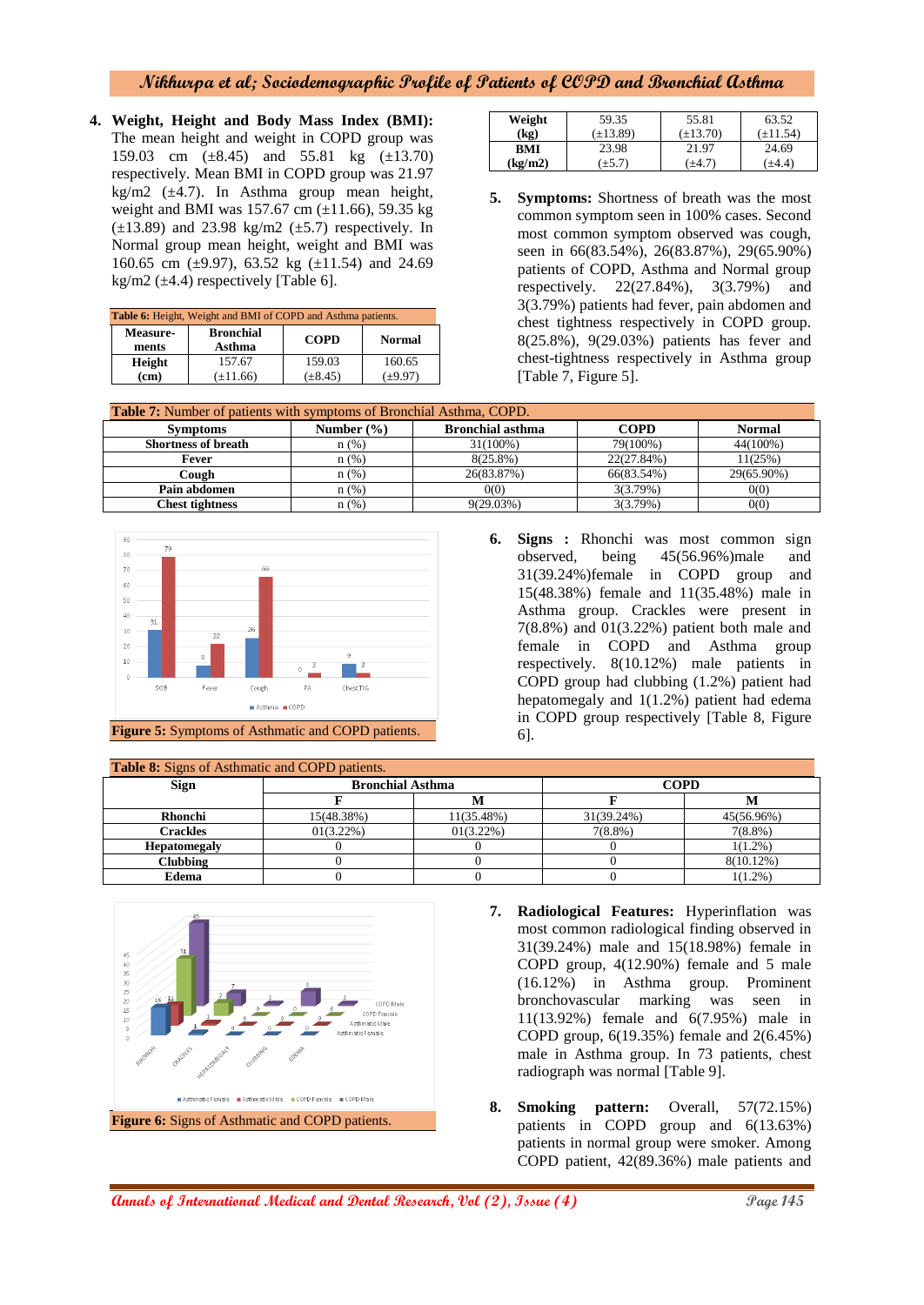15(46.89%) female patients were smoker. Bidi smoking was most common pattern observed being 36(76.59%) male COPD and 13(46.62%) female COPD group. Cigarette smoking was observed in  $6(12.76%)$  male COPD, and none in female COPD group, while hukka smoking was observed in 2(6.25%) female COPD patient and none in male COPD group. 5 (10.6%) male COPD and in 17 (53.12%) female COPD patients were nonsmoker [Table 10].

**9. Geographical distribution:** Patient in present study were from both hilly and plain terrain of the state. Fifty one (64.55%) patients were from plain region and 28(35.44%) patients were from hilly region in COPD group. In Asthma, group 19(61.29%) patients were from plain regions and 12(38.70%) patients were from hilly region.

| <b>Table 9:</b> Radiological features of Asthmatic and COPD patients. |                         |           |             |            |               |             |  |
|-----------------------------------------------------------------------|-------------------------|-----------|-------------|------------|---------------|-------------|--|
| <b>Features</b>                                                       | <b>Bronchial asthma</b> |           | <b>COPD</b> |            | <b>Normal</b> |             |  |
|                                                                       |                         | M         |             | M          |               | М           |  |
| <b>Hyperinflation</b>                                                 | 4(12.90)                | 5(16.12)  | 15(18.98)   | 31(39.24)  | 0(0)          | 0(0)        |  |
| <b>BVM Prominent</b>                                                  | 6(19.35)                | 2(6.45%)  | 11(13.92)   | 6(7.59%)   | 1(2.27%)      | $2(4.54\%)$ |  |
| <b>Normal</b>                                                         | 7(22.52%)               | 7(22.58%) | 6(7.59%)    | 10(12.65%) | 20(45.72%)    | 21(47.72%)  |  |
|                                                                       |                         |           |             |            |               |             |  |

| <b>Table 10:</b> Smoking pattern. |                                                 |                         |                        |                         |  |  |  |
|-----------------------------------|-------------------------------------------------|-------------------------|------------------------|-------------------------|--|--|--|
| <b>Smoking</b>                    |                                                 | COPD group $(n=79)$     | Normal group $(n=44)$  |                         |  |  |  |
| pattern                           |                                                 | Smokers 57 (72.15%),    | Smokers 6 (13.63%)     |                         |  |  |  |
|                                   |                                                 | Non-smokers 22 (27.85%) | Nonsmokers 38 (86.37%) |                         |  |  |  |
|                                   | $Male(n=47)$<br>$Female(n=32)$                  |                         | $Male(n=23)$           | $Female(n=21)$          |  |  |  |
|                                   | Smokers 42(89.36%)<br>Smokers 15(46.89%)        |                         | Smokers 5(21.73%)      | <b>Smokers 1(4.76%)</b> |  |  |  |
|                                   | Nonsmokers 17(53.12%)<br>Nonsmokers $5(10.6\%)$ |                         | Nonsmokers 18(78.26%)  | Nonsmokers 20(95.23%)   |  |  |  |
| Cigarette                         | 6(12.76)<br>$0(0\%)$                            |                         | $1(4.34\%)$            | $0(0.0\%)$              |  |  |  |
| Bidi                              | 36(76.59%)<br>13(46.62%)                        |                         | 4(17.39%)              | 1 (4.76%)               |  |  |  |
| Hukka                             | $0(0\%)$<br>2(6.25%)                            |                         | $0(0.0\%)$             | $0(0.0\%)$              |  |  |  |
| <b>None</b>                       | $5(10.6\%)$                                     | 17(53.12%)              | 18(78.26%)             | 20(95.23%)              |  |  |  |

In COPD group 64.86% patient were from plain region, 35.14% patients were from hilly region. In asthma group 64.29% were from plain region, 35.71% were from hilly region [Table 11].

| <b>Table 11:</b> Distribution of geographical condition. |              |            |  |  |
|----------------------------------------------------------|--------------|------------|--|--|
| <b>Diagnosis</b>                                         | <b>Hilly</b> | Plain      |  |  |
| Normal $(n=44)$                                          | 23(52.27%)   | 21(47.72%) |  |  |
| $COPD(n=79)$                                             | 28 (35.44%)  | 51(64.55%) |  |  |
| <b>Bronchial</b>                                         | 12(38.70%)   | 19(61.29%) |  |  |
| $Asthma(n=31)$                                           |              |            |  |  |

**10. Classification of COPD severity based on GOLD Criteria:** As per GOLD criteria of severity of COPD based on post bronchodilator FEV1 (%), maximum number of patient being 45(56.96%) belonged to moderate COPD. Twenty three (29.11%), 4(5.06%), 3(3.79%) patients had severe, mild and very severe COPD [Table 12, Figure 7].

| <b>Table 12:</b> Distribution of patients as per severity of |  |  |  |
|--------------------------------------------------------------|--|--|--|
| disease as per GOLD criteria.                                |  |  |  |

| Gold   | <b>Severity</b> | Post            | Number of   |
|--------|-----------------|-----------------|-------------|
|        |                 | bronchodilator  | patient     |
|        |                 | <b>FEV1</b> (%) |             |
| Gold 1 | Mild            | > 80            | $4(5.06\%)$ |
| Gold 2 | Moderate        | 50 to 80        | 45(56.96%)  |
| Gold 3 | Severe          | 30 to 50        | 23(29.11%)  |
| Gold 4 | Very            | < 30            | 3(3.79%)    |
|        | Severe          |                 |             |



- **11.Bronchodilator Reversibility Testing to distinguish between COPD and bronchial asthma**
	- **a) Prebronchodilator Spirometric characteristics:** 154 subjects with respiratory complaint were evaluated consecutively. 79 COPD and asthma patients with baseline FEV1 of 49.86%±16.64%, and 47.08%±13.98% predicted respectively met the inclusion criteria and were included for further analyses. Subject pre-bronchodilator spirometric characteristics are outlined in [Table 13a]. The COPD and asthma groups had comparable baseline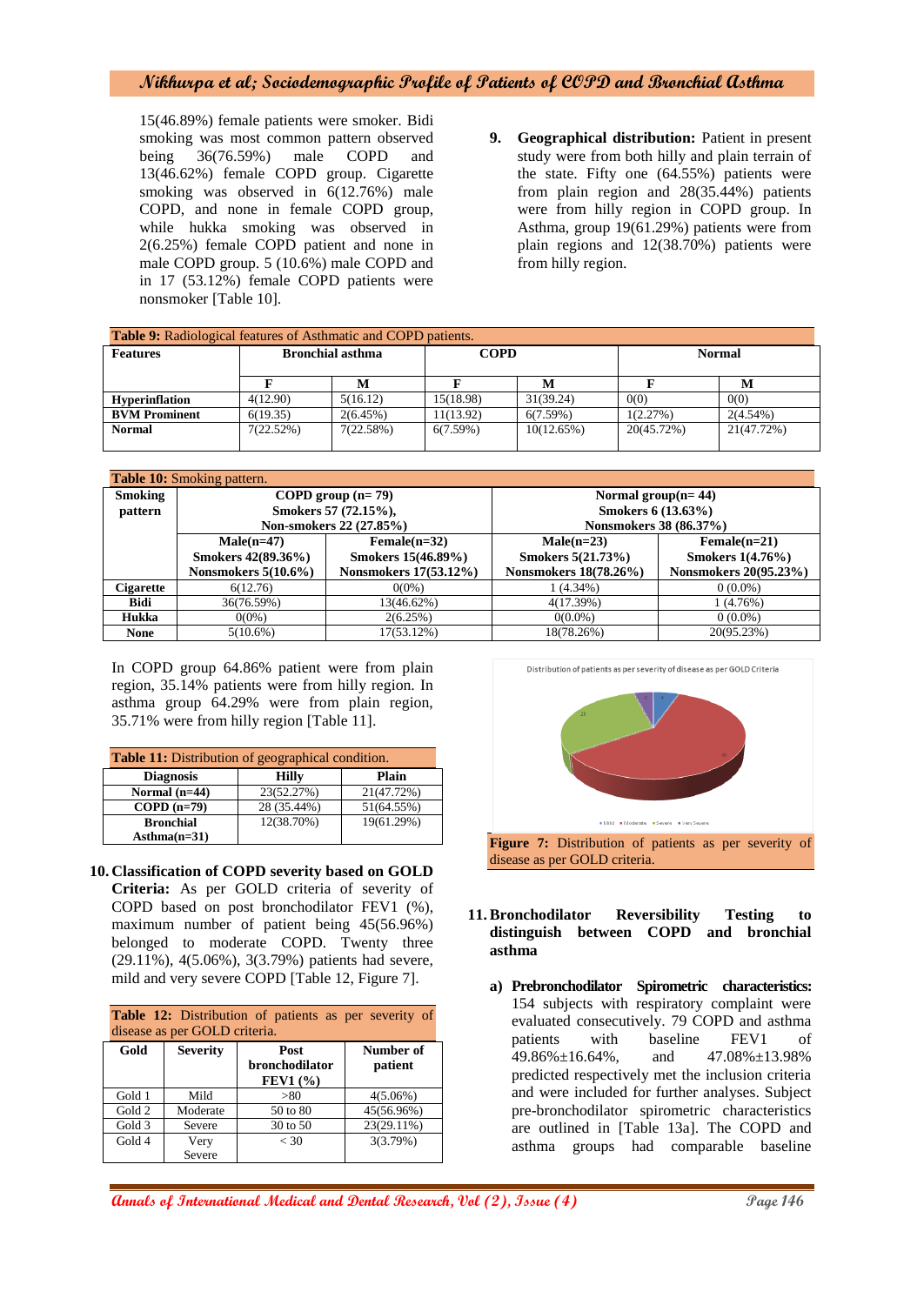prebronchodilator pulmonary function tests [Table 13b].

#### **b) Postbronchodilator Spirometric characteristics:**

After salbutamol inhalation there was a statistically significant increase of all flow volume curve parameters in both groups. The mean responses were significantly greater for

asthma group for all the FEV1 criteria. The absolute change in FEV1 after bronchodilator administration was significantly greater in asthma subjects in comparison to the COPD group. The pre- and post- bronchodilator FEV1/FVC ratio remained almost the same in the COPD group, whereas in comparison the ratio increased significantly ( $p = 0.01$ ) in the asthma group.

| COPD<br>Spirometric criteria<br>Asthma<br>p-value*<br>$1.81(\pm 0.74)$<br>$1.79(\pm 0.66)$<br>0.87<br>$\textbf{FVC}(\textbf{L})$<br>% pred<br>0.86 | <b>Table 13a:</b> Spirometric criteria of COPD and Asthmatic patients. |                    |  |  |
|----------------------------------------------------------------------------------------------------------------------------------------------------|------------------------------------------------------------------------|--------------------|--|--|
|                                                                                                                                                    |                                                                        |                    |  |  |
|                                                                                                                                                    |                                                                        |                    |  |  |
|                                                                                                                                                    | $56.21(\pm 16.05)$                                                     | $55.61(\pm 16.70)$ |  |  |
| $1.32(\pm 0.52)$<br>$1.26(\pm 0.51)$<br>FEV1(L)<br>0.59                                                                                            |                                                                        |                    |  |  |
| % pred<br>$47.08(\pm 13.98)$<br>$49.86(\pm 16.64)$<br>0.41                                                                                         |                                                                        |                    |  |  |
| $73.78(\pm 10.32)$<br>$70.45(\pm 10.17)$<br>0.13<br><b>FEV1/FVC</b>                                                                                |                                                                        |                    |  |  |

\* Independent sample T test  $* p < 0.05$ , significant differences between groups.

Notes: Data are presented as mean  $\pm$  SD. Spirometric comparisons between groups were made only between % pred normal values.

| Table 13b: Spirometric criteria of COPD and Asthmatic patients. |                     |                      |         |  |
|-----------------------------------------------------------------|---------------------|----------------------|---------|--|
| Spirometric criteria                                            | <b>COPD</b>         | Asthma               | p-value |  |
| FVC(L)                                                          | $1.91(\pm 0.66)$    | $2.10(\pm 0.81)$     | 0.20    |  |
| $%$ pred                                                        | $59.31(\pm 16.54)$  | $65.29(\pm 17.50)$   | 0.09    |  |
| FEV1(L)                                                         | $1.44(\pm 0.53)$    | $1.58(\pm 0.63)$     | 0.25    |  |
| $%$ pred                                                        | $54.36(\pm 16.91)$  | $58.84(\pm 17.19)$   | 0.21    |  |
| FEV1% Delta init                                                | $10.29(\pm 9.55)$   | $25.63(\pm 9.45)$    | 0.01    |  |
| FEV1 abs Delta L                                                | $119.87(\pm 93.32)$ | $316.77(\pm 158.50)$ | 0.01    |  |
| FEV1% Delta pred                                                | $4.52(\pm 3.43)$    | $11.69(\pm 5.33)$    | 0.01    |  |
| <b>FEV1/FVC</b>                                                 | $75.00(\pm 10.25)$  | $75.38(\pm 9.33)$    | 0.85    |  |

**Note:** Data are presented as mean  $\pm$  SD

**\***p < 0.05, significant difference in COPD versus asthma groups.

## **DISCUSSION**

COPD and Bronchial Asthma are common conditions leading to hospital admission in adults and children in India. Demonstration of airflow obstruction is essential to make definitive diagnosis of COPD

In our study, there was a male preponderance with 47 (59.50%) male and 32 (40.50%) female in COPD group with male female ratio of 1.4:1. Possible explanation of more number of male could be smoking habits and more exposure to smoke and dust as compared to females. Similar pattern was seen in study by Jan Zielinski et al, which consisted 57.3% men and 42.7% women. Georgios Stratelis et al reported 43% males and 57% females.

In bronchial asthma group female preponderance was seen with 17 (54.80%) being female and 14 (45.2%) being male with male-female ratio of 0.82:1. Interestingly this is in contrast to the other studies, which suggest male preponderance and narrowing of male: female ratio with advancing age. [12]

COPD primarily involves adults and prevalence increases with greater years of exposure to smoke. The mean age in our study for COPD was  $56.13 \pm$ 8.76 years. Similar pattern was seen in studies by Jan Zielinski et al  $(51.8 \pm 12.5 \text{ years})$ ; Daphne C Richter et al  $(52.2 \pm 1.15 \text{ years})$  and Georgios

Stratelis et al (48 years). In contrast to COPD, asthmatics presents early in their life but in our study mean age for asthma patients was 37.88±11.57 in our study. A higher proportion of adult onset asthma could be reason for higher mean age.

In our study, the mean BMI in COPD group was 21.97 kg/m<sup>2  $\pm$ </sup> 4.7. In bronchial asthma group, mean BMI was 23.98 kg/m<sup>2</sup>  $\pm$  5.7. Pattern similar to our study was observed in study done by Seema et al. Daphne C Richter et al reported mean BMI 25.6 kg/m<sup>2</sup>  $\pm$  1.25 in COPD group and 28.1 kg/m<sup>2  $\pm$ </sup> 0.94 in bronchial asthma group. Differences could be attributed to ethnic variation as mean height; weight in Asian population was less than Caucasians.

Men with low values of BMI are at increased risk for the development of  $COPD$ ,  $[13]$  malnutrition and weight loss can reduce respiratory muscle mass and the strength of the remaining muscle fibers. $[14]$  On the contrary, obesity represents a risk factor for asthma development.<sup>[15]</sup>There is evidence that smoking induces loss of body weight, whereas smoking cessation provokes weight gain. A lower value of BMI is associated with increased risk of death in patients with COPD.<sup>[16]</sup> Overweight asthma patients are more difficult to achieve control.<sup>[17]</sup>

Shortness of breath was commonest symptom seen in our study. All COPD and bronchial asthma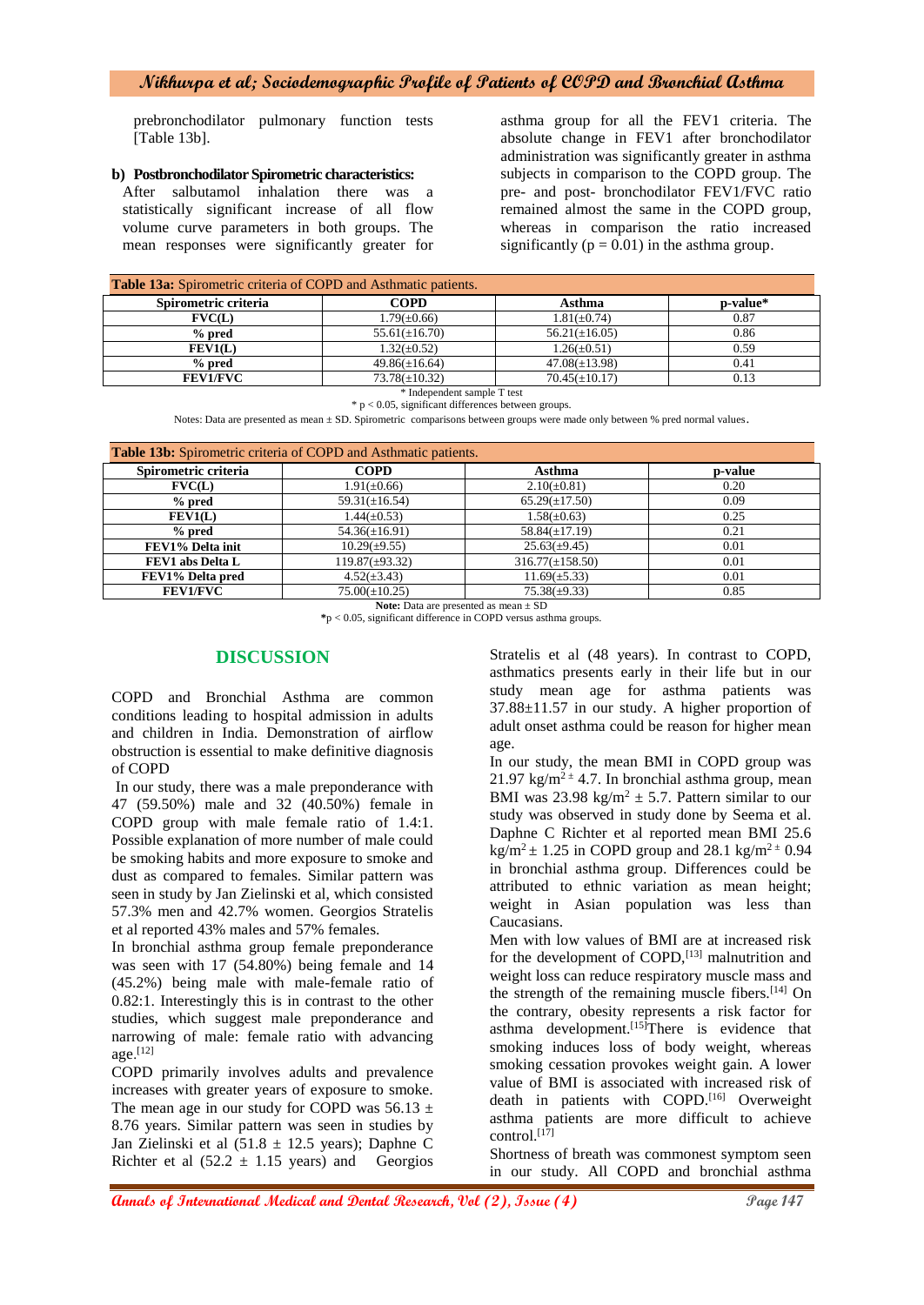patients reported shortness of breath. Study by Hana Millerova et al and Nanshan Zhong et al reported similar finding .

Rhonchi was most common sign observed in 76(96.20%) patients of COPD, 26(83.3%) patient of bronchial asthma followed by crackles seen in 14 patient(17.7%)COPD and 2(6.4%) asthma patients. Nanshan Zhang et al reported rhonchi in 75% patients of COPD. Episodic and reversible nature of obstruction may be responsible for less prevalence of these sign in asthmatics patients.

In our study, most common radiological finding was hyperinflation. It was seen in 46(58.2%) COPD and 9 (29.03%) bronchial asthma patients. NL Muller et al reported sign of hyperinflation present in 29(97%) of 30 necropsy proven and symptomatic cases of COPD.

In our study, overall 57 (72.15%) patients were smoker in COPD group. Smoking was more prevalent in male, 42(89.36%) male were smoker, while only  $15(46.89%)$  female were smoker. Exposure to smoke of biofuel, passive smoking, or other may be responsible for development of COPD in nonsmokers, more so in female who is mainly involved in cooking at home. Tobacco product most frequently used was bidi both in men and women. Vivek et al in his study found 99.1% male and 20.6% female who were bidi smoker 18.8% were cigarette smoker male.

In our study COPD group had 51(64.86%) patient from plain region and 28 (35.14%) from hilly region .While in bronchial asthma group 19  $(64.29\%)$  patient were from plain and  $12(35.71\%)$ were from hilly areas. Possible explanation of this finding was that patients from hilly region seek medical facility late due to ignorance, difficulty in reaching the hospital at appropriate time due to poor road communication and adverse environmental factors such as heavy rainfall, landslides, difficult terrain, snowfall and seasonal climatic variations.

As per GOLD classification, in our study maximum number of patients that was 45(56.96%) had moderate COPD (stage 2) followed by 23 patients (29.11%) of severe COPD (stage 3). 4 (5.06%) and 3(3.79%) patients had mild and very severe COPD. Georgios Stratelis et al found 95(67.3%) patients with mild COPD followed by 52(36.8%) and 3(2.1%) patients of moderate and severe COPD respectively.

Although it was commonly believed that patient with COPD have largely irreversible airflow obstruction evidence now suggests that considerable proportion of patients exhibit clinically significant bronchodilator reversibility. In our study out of 79 patients of COPD 22(27.8%) showed significant bronchodilator reversibility.

# **CONCLUSION**

- 1. In our study a dominance of males was seen in COPD that is 47(59.5%), while female dominance was seen in bronchial asthma that is 17(54.8%). Maximum number of patients in COPD were seen in age group 41-60 years that is 58(73.4%), while in bronchial asthma maximum patients belonged to age group 19- 40 years that is 13(42%).
- 2. Mean age in our study for COPD was  $56.13 \pm$ 8.76 year with mean smoking history being  $10.24 \pm 14.31$  pack per year.
- 3. In our study tobacco product most frequently used was bidi in both men and women.
- 4. No significant difference in clinical features on basis of the study geographical distribution of patients could be established in our study.
- 5. Maximum number of patient presented in stage 2 COPD (moderate)45(56.9%)followed by 23(29.11%) patient of severe COPD(stage 3).
- 6. It could be concluded from our study that asthmatic subjects showed more reversibility than COPD subjects. Adding bronchodilator test in the diagnosis of COPD (GOLD guidelines) helped to reduce the misclassification of asthmatics with COPD.

#### **Limitations:**

- 1. Small sample size  $(n = 154)$  was one of the major limitation of our study.
- 2. Patients were selected on the basis of history of classical history of bronchial asthma or COPD or other respiratory complaints. Asthmatic smokers, patients with combined disease or patient with COPD in absence of a strong smoking history, which thus created groups with relatively large differences in bronchodilator response.

#### **REFERENCES**

- 1. Murray CJL, Lopez. AD. Alternative projections of mortality and disability by cause 1990-2020. Global Burden of Disease Study. Lancet. 1997;349:1498-504.
- 2. Jeffrey PK. Structural and inflammatory changes in COPD: a comparison with asthma. Thorax. 1998; 53: 129-36.
- 3. Celli BR. The importance of spirometry in COPD and asthma. Effect on approach to management. Chest. 2000; 117 : 15-9.
- 4. Fabbri LM, Romagnoli M, Corbetta L, et al. Differences in airway inflammation in patients with fixed airflow obstruction due to asthma or chronic obstructive pulmonary disease. Eur Respir J. 2006;27:397-412.
- 5. Lopez AD, Shibuya K, Rao C, Mathers CD, Hansell AL, Held LS, et al. Chronic obstructive lung disease: current burden and future projections. Eur Respir J. 2006; 27: 397- 412.
- 6. Murray CJL, Lopez AD. Alternative projections of mortality and disability by cause 1990-2020: Global burden of Disease Study. Lancet 1997; 349:1498-504.
- 7. Global Initiative for Chronic Obstructive Lung Disease (COPD).Global strategy for the diagnosis, management and